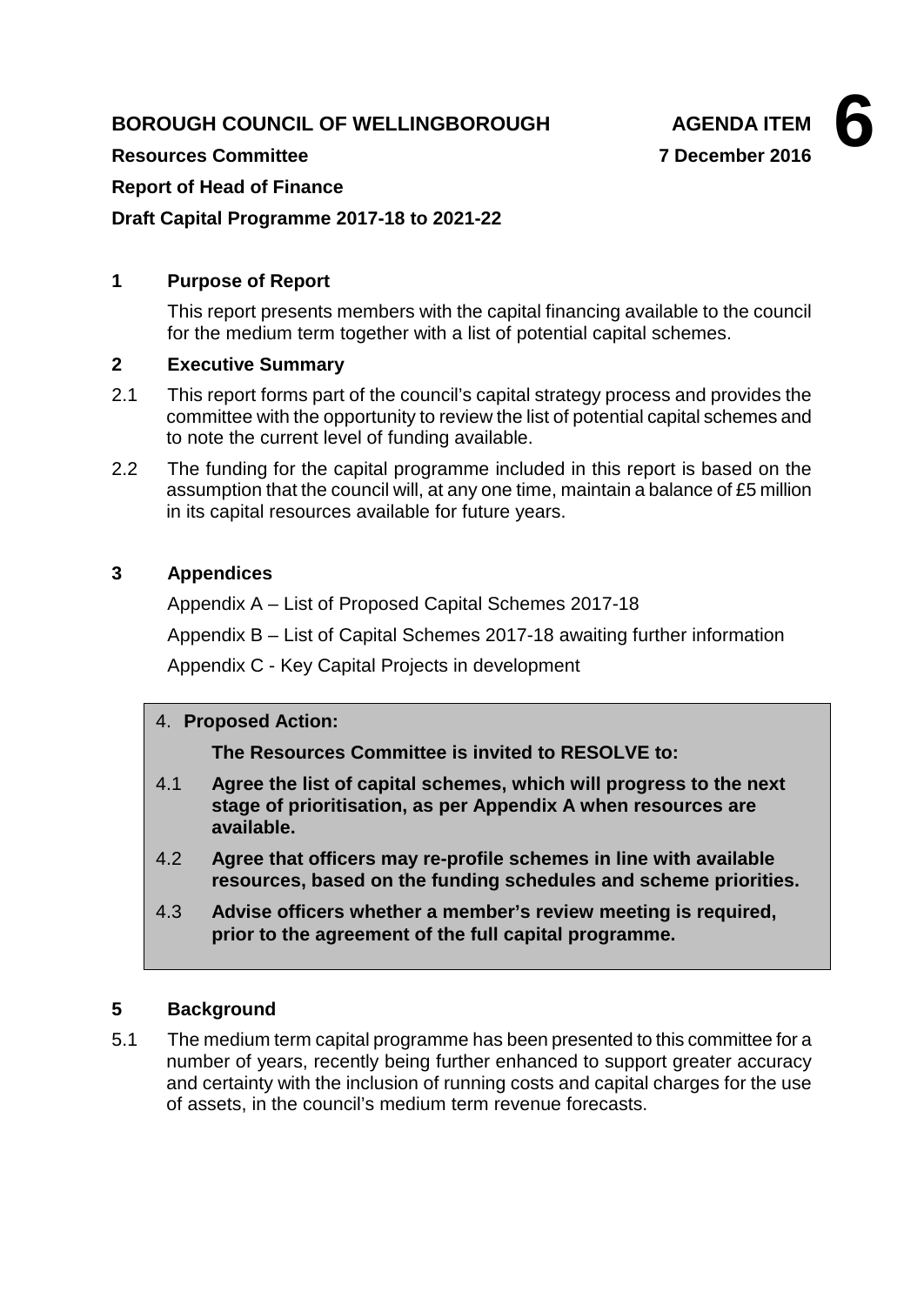- 5.2 The evaluation and scoring of capital schemes enables the council to achieve the most from its finite capital resources. The process ensures that priority is given to those schemes that meet the agreed desirable outcomes. Schemes that are essential for service delivery, generate a further revenue resource, meet the statutory obligations of the council, or that are contractually committed following a decision of the council.
- 5.3 Once the schemes have been scored, they are sorted into the following 3 schedules for consideration:
	- Schedule 1 none to be recommended at this time, please refer to Appendix C, Key Capital Projects in development
	- Schedule  $2 a$  list of schemes which, whilst desirable are not of such high priority, but do reflect the desirable outcomes of the council.
	- Schedule  $3 a$  list which will show those schemes submitted that did not score sufficiently high enough to be considered for funding at this time.
- 5.4 The full list of schemes is included in Appendices A and B
- 5.5 A detailed projection has been made in respect of each of the sources of capital finance and the principal assumptions have been set out in section 8 and 9 of the report.
- 5.6 There are a number of schemes that require further information, to be provided by the project managers, and once received the scheme will be scored appropriately and moved into the relevant schedule.

#### **6 Disabled Facilities Grant (DFG)**

- 6.1 DFG's are mandatory grants and are available to disabled people when work to adapt their home is deemed necessary and appropriate to meet their needs and when it is reasonable and practicable to undertake such adaptations having regard to the age and condition of the dwelling or building, if suitable alternative accommodation is not available.
- 6.2 In 2016-17 the grant awarded was £458k and there is no indication yet what the grant will be for 2017-18 onwards. DFG's are funded through the Better Care Fund (BCF) which is awarded to Northamptonshire County Council, and then allocated to the district and borough councils. There are discussions at a county level on how the BCF will be funded and utilised in the future.
- 6.3 A full review of the current DFG authorisation process is underway to identify any areas for improvement. The conclusion of the review will inform the capital working group if there is a necessity to maintain a 'bridging' budget available to allow a continuous flow of approvals. Any expenditure would then be recovered from the subsequent grant payment. An update will be included in the final capital programme report to this committee.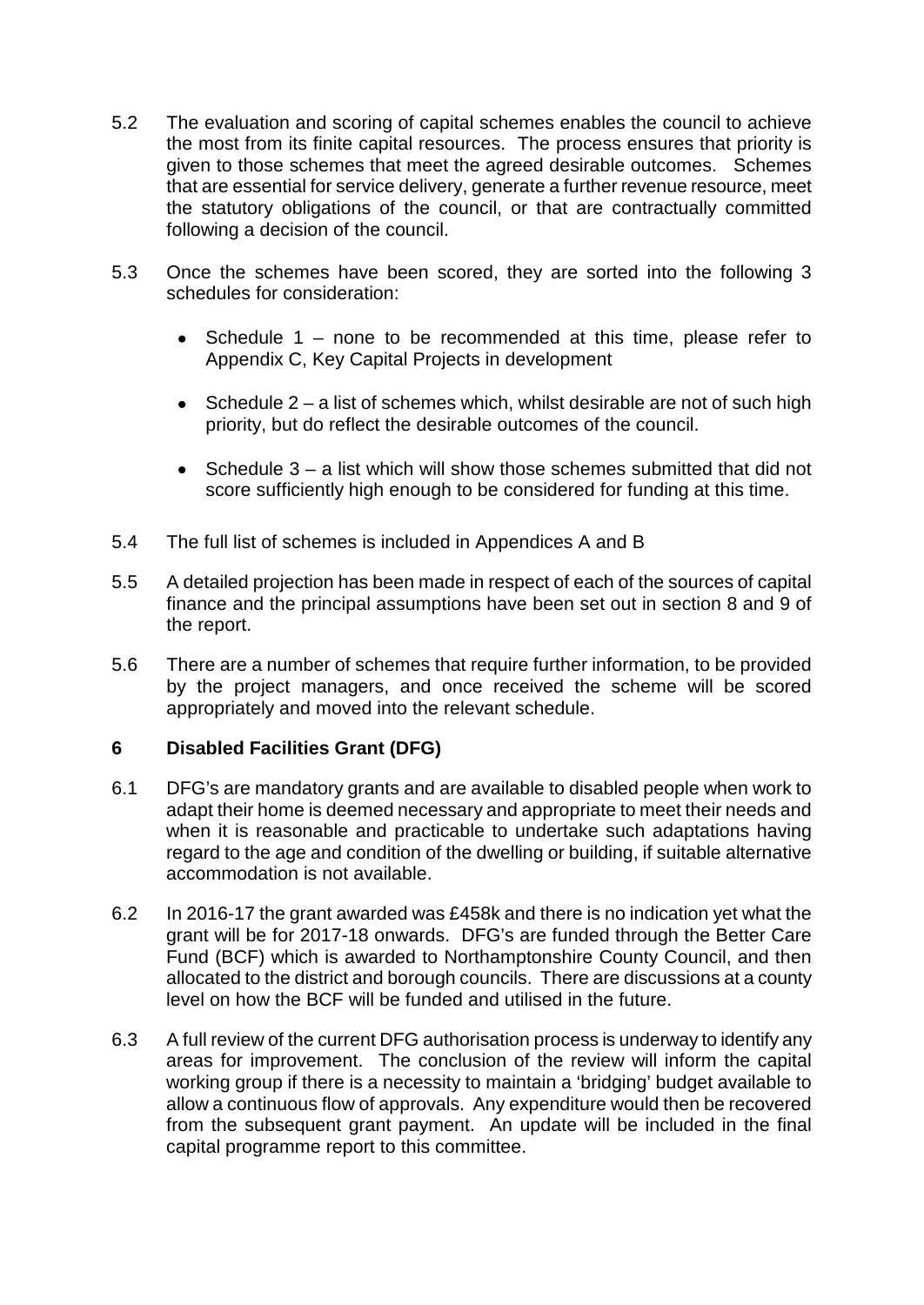# **7 Capital Community Grants and Key projects update**

- 7.1 In the report to this committee on 2 November 2016 it was suggested that a community capital grants fund be developed for implementation in the final capital programme. Officers are still working on the governance and application process for this scheme and it will be presented as part of the report to this committee in February 2017.
- 7.2 A number of large scale capital projects are currently being considered by the senior management team. These schemes mostly relate to property asset improvement or redevelopment, to either generate an income or reduce revenue costs. These schemes are still in the preliminary stages of feasibility studies and are listed in outline at Appendix C. Once further development of these schemes has been undertaken they will be presented to this committee as part of the final capital programme.

# **8 Unapplied Capital Grants and Contributions**

8.1 The forecast in respect of unapplied capital grants or contributions is set out in section 9 of the report. The grants or contributions are normally given for specific purposes and can only be used for those purposes. As an example, Section 106 contributions from developers can only be used for the specific amenities and improvements stated in the Section 106 agreement.

### **9 Capital Receipts and Reserves**

9.1 Part of the council's capital programme is funded from the application of capital receipts. These receipts mainly arise from the following sources:

> The VAT shelter arrangement with Wellingborough Homes following the transfer of the housing stock; sales proceeds from the disposal of surplus property, plant and equipment assets – estimated at £500k each year until 2018-19 and then reducing to £250k until 2020-21.

- 9.2 Capital receipts from asset disposal represent a finite funding source and it is important that a planned and structured manner of disposals is created to support the priorities of the council. The capital receipts from such strategic sales are a valuable source of capital financing, but equally a proportion of these proceeds need to be invested for either revenue return or for investment in other assets that over time will increase in value and form part of future year's capital financing.
- 9.3 25% of all strategic asset sale capital receipts will therefore be transferred into a capital investment reserve in line with council policy, to be ear-marked for reinvestment, either for investment to produce future sources of financing or to create a revenue income stream. The remaining cash receipts from the disposal of surplus assets may be used to fund new capital investment as and when received.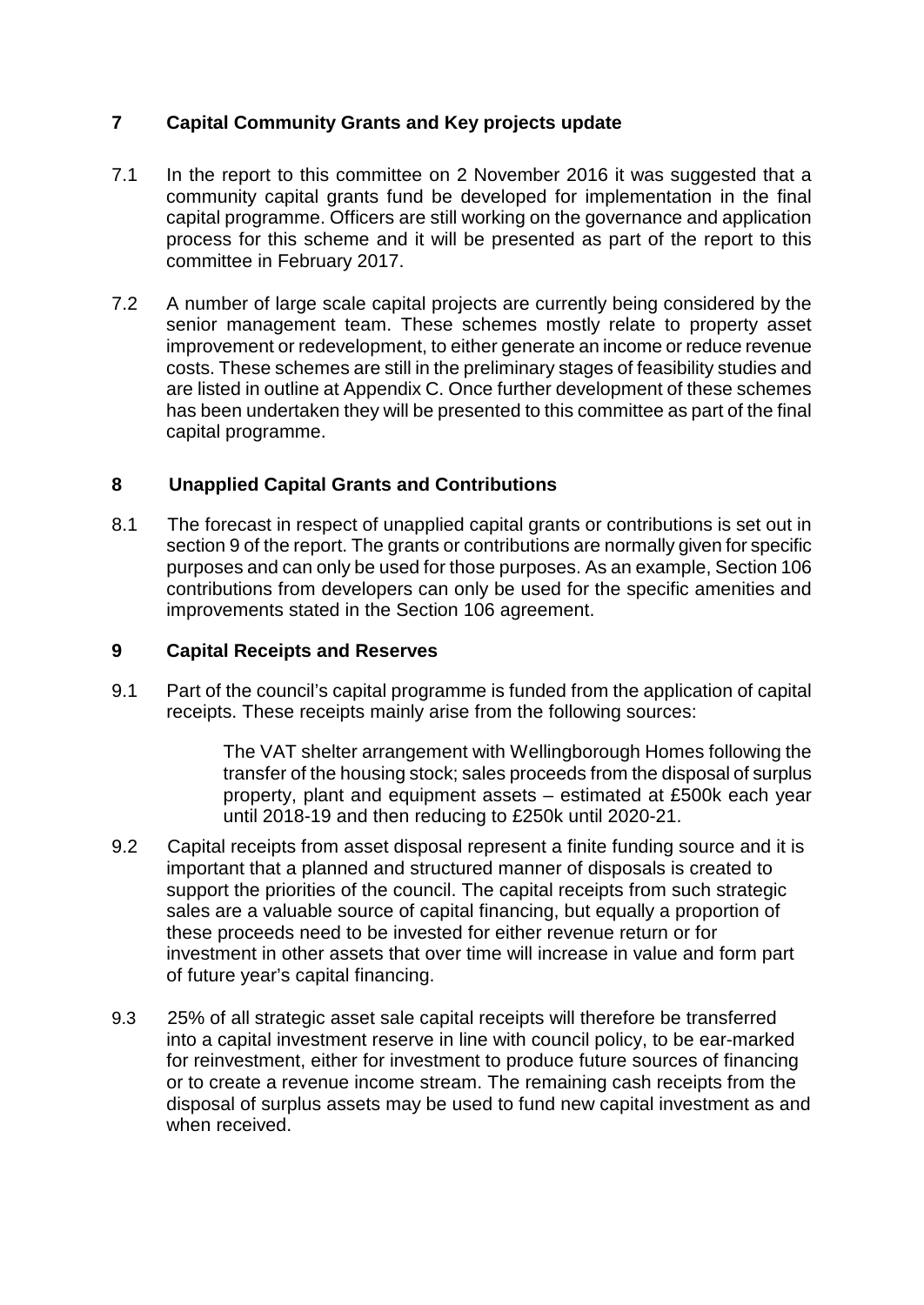9.4 A summary of the current capital programme and the anticipated level of capital reserves is summarised in the following table:

|                                                             | 2016-17  | 2017-18 | 2018-19 | 2019-20 | 2020-21                  |
|-------------------------------------------------------------|----------|---------|---------|---------|--------------------------|
|                                                             | £000     | £000    | £000    | £000    | £000                     |
| <b>Capital Reserves Funding Balance B/f</b>                 | 17,456   | 23,602  | 21,657  | 21,839  | 22,055                   |
| Capital Programme as per Agresso                            | 4,538    | 3,974   | 68      | 34      |                          |
| Schemes agreed in principal, pending further action         |          |         |         |         |                          |
| <b>Kick Start</b>                                           | 200      |         |         |         |                          |
| Crematorium Contingency Budget not yet in main programme    | 212      |         |         |         |                          |
| DFG Funding approved subject to demand                      | 95       |         |         |         |                          |
| Redwell 3G Pitch funding approved in principal              | 300      |         |         |         |                          |
| <b>Total Capital Programme Commitments</b>                  | 5,345    | 3,974   | 68      | 34      |                          |
| <b>External Funding</b>                                     |          |         |         |         |                          |
| Capital S106                                                | 340      |         |         |         |                          |
| <b>Disabled facilities Grant</b>                            | 264      | 264     |         |         |                          |
| Heritage Lottery funding                                    | 212      | 1,265   |         |         |                          |
|                                                             | 816      | 1,529   |         |         |                          |
| <b>Current Capital Programme funded by capital reserves</b> | 4,529    | 2,445   | 68      | 34      |                          |
| <b>Anticipated Capital Receipts</b>                         |          |         |         |         |                          |
| RTB, VAT Shelter & Asset Sales                              | 500      | 500     | 250     | 250     | 250                      |
| Asset Held for Sale                                         | 475      |         |         |         |                          |
| <b>Other Anticipated Capital Receipts</b>                   | 12,700   |         |         |         |                          |
|                                                             |          |         |         |         |                          |
| Income transferred to Capital Investment Reserve            | $-3,000$ |         |         |         | $\overline{\phantom{a}}$ |
| <b>Anticipated New Capital Receipts</b>                     | 10,675   | 500     | 250     | 250     | 250                      |
| <b>Forecast Capital Reserves Funding Balance C/f</b>        | 23,602   | 21,657  | 21,839  | 22,055  | 22,305                   |

# **10 Flexible use of Capital Receipts**

- 10.1 In the Spending Review 2015, the Chancellor of the Exchequer announced that to support local authorities to deliver more efficient and sustainable services, the government will allow local authorities to spend up to 100% of their fixed asset receipts (excluding Right to Buy receipts) on the revenue costs of reform projects.
- 10.2 The direction makes it clear that local authorities cannot borrow to finance the revenue costs of service reform. Local authorities can only use capital receipts from the disposal of property, plant and equipment assets received in the years in which this flexibility is offered (2016-17 to 2018-19). Local Authorities may not use their existing stock of capital receipts to finance the revenue costs of reform.
- 10.3 In the report to this committee on 21 September 2016 relating to the efficiency plan it was proposed and agreed that the capital receipts received in year would be used flexibly to support transformation projects such as the IT strategy implementation.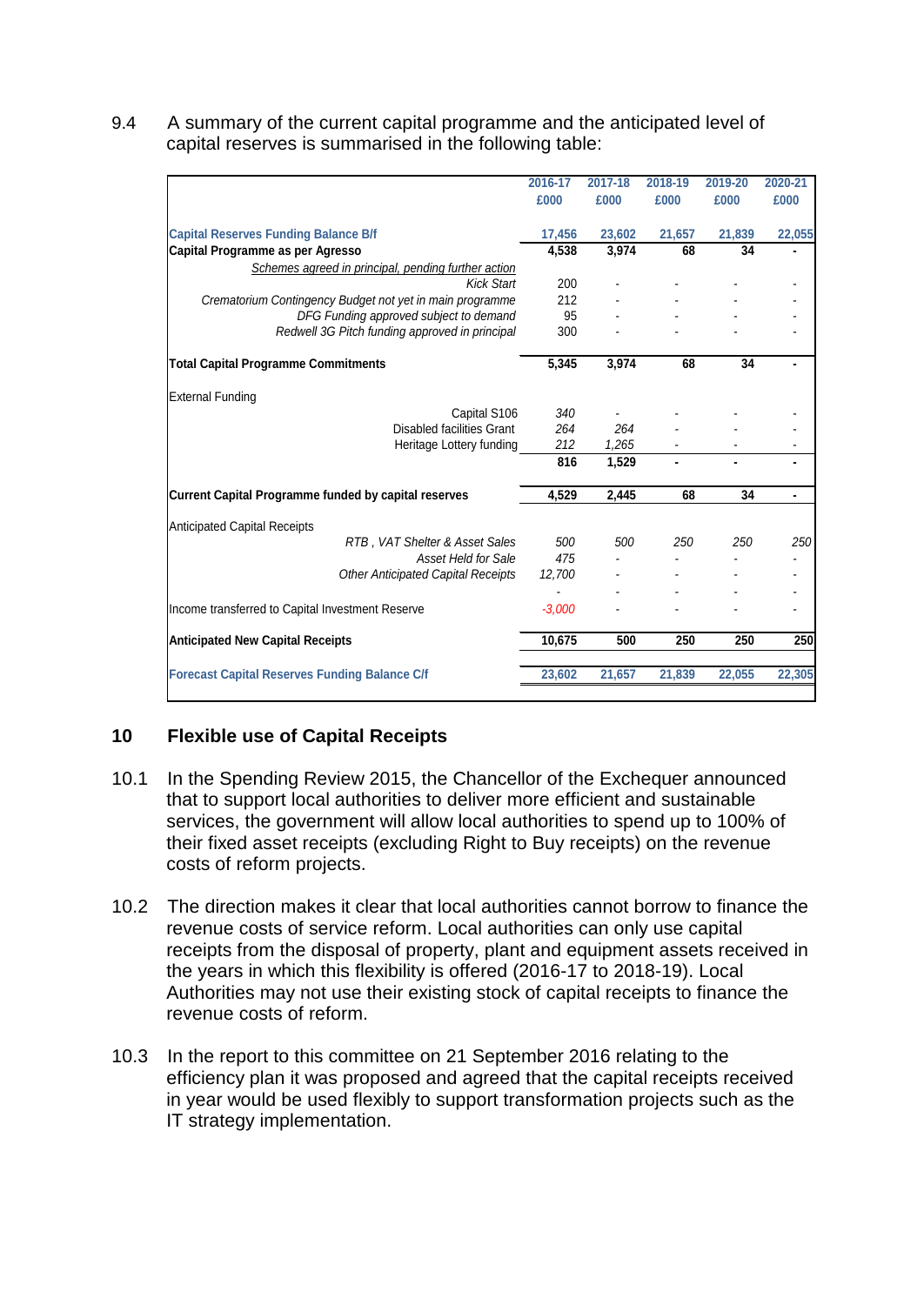- 10.4 There are a wide range of projects that could generate qualifying expenditure and the list below is not prescriptive. Examples of projects, as per DCLG, include:
	- Sharing back-office and administrative services with one or more other council or public sector bodies;
	- Investment in service reform feasibility work, e.g. setting up pilot schemes;
	- Collaboration between local authorities and central government departments to free up land for economic use;
	- Funding the cost of service reconfiguration, restructuring or rationalisation (staff or non-staff), where this leads to ongoing efficiency savings or service transformation;
	- Sharing Chief-Executives, management teams or staffing structures;
	- Driving a digital approach to the delivery of more efficient public services and how the public interacts with constituent authorities where possible;
	- Aggregating procurement on common goods and services where possible, either as part of local arrangements or using Crown Commercial Services or regional procurement hubs or Professional Buying Organisations;
	- Improving systems and processes to tackle fraud and corruption in line with the Local Government Fraud and Corruption Strategy – this could include an element of staff training;
	- Setting up commercial or alternative delivery models to deliver services more efficiently and bring in revenue (for example, through selling services to others); and
	- Integrating public facing services across two or more public sector bodies (for example children's social care, trading standards) to generate savings or to transform service delivery.

# **11 Legal Powers**

Local Government Act 2003

# **12 Financial and Value for Money Implications**

The proposed funding for the capital programme included in this report is based on the assumption that the council will, at any one time – and in accordance with the council's capital strategy, maintains a balance of £5 million in its capital resources available for future years. This will be a continuing trend for the council; therefore it is important to ensure that capital schemes included on the list for prioritisation represent an efficient use of the council's reducing financial resources.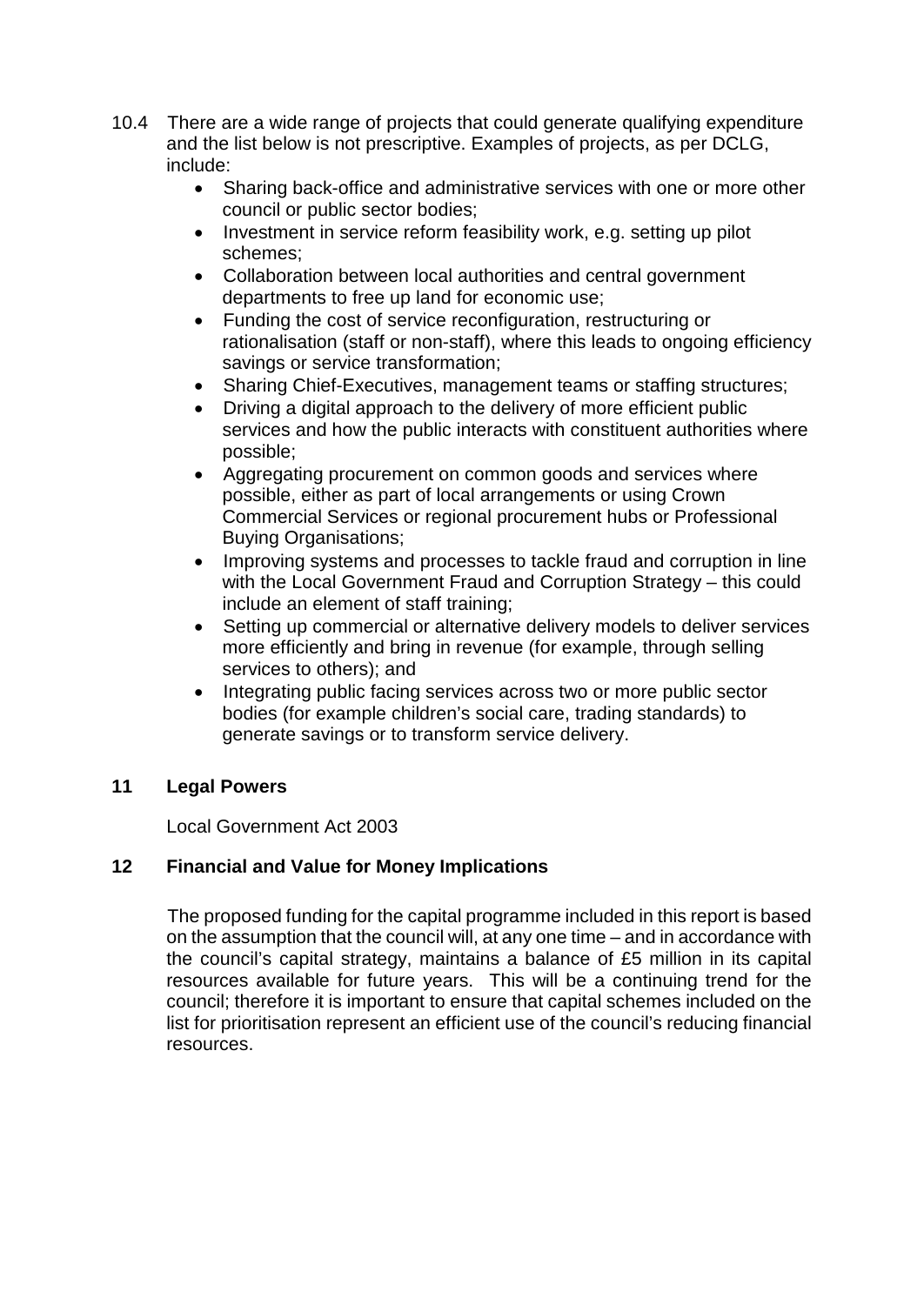#### **13 Risk Analysis**

The following risks and controls have been identified.

| Nature of risk                                                                           | <b>Consequences</b><br>if realised                                                                                        | <b>Likelihood of</b><br>occurrence                                                      | <b>Control</b><br>measures                      |
|------------------------------------------------------------------------------------------|---------------------------------------------------------------------------------------------------------------------------|-----------------------------------------------------------------------------------------|-------------------------------------------------|
| Unsustainable<br>level of capital<br>expenditure<br>in<br>the medium<br>to<br>long term. | Revenue<br>implications not<br>affordable; need<br>resort<br>to<br>to<br>borrowing<br>and<br>lose debt<br>free<br>status. | Possible if not<br>controlled due to<br>reducing receipts<br>external<br>and<br>grants. | Robust<br>budget<br>and<br>planning<br>control. |
| Non-delivery of<br>schemes once<br>approved.                                             | Council priorities<br>not achieved.                                                                                       | <b>This</b><br>risk<br>has<br>already occurred<br>in some cases.                        | Improved project<br>management                  |

#### **14 Implications for Resources**

Officers responsible for capital schemes are accountable for identifying resources to manage and control schemes and any revenue consequences.

#### **15 Implications for Stronger and Safer Communities**

Implications need to be considered for individual schemes.

#### **16 Implications for Equalities**

Service managers are responsible for the implications of individual schemes.

#### **17 Author and Contact Officer**

Samantha Knowles, Principal Finance Manager

Julie O'Connell, Accountancy Team Leader

#### **18 Consultees**

John Campbell – Chief Executive Liz Elliott – Head of Finance Bridget Gamble – Head of Resources Julie Thomas – Head of Planning and Local Development

#### **19 Background Papers**

Previous Capital Programme reports to Members

Financial Reserves and Balances Policy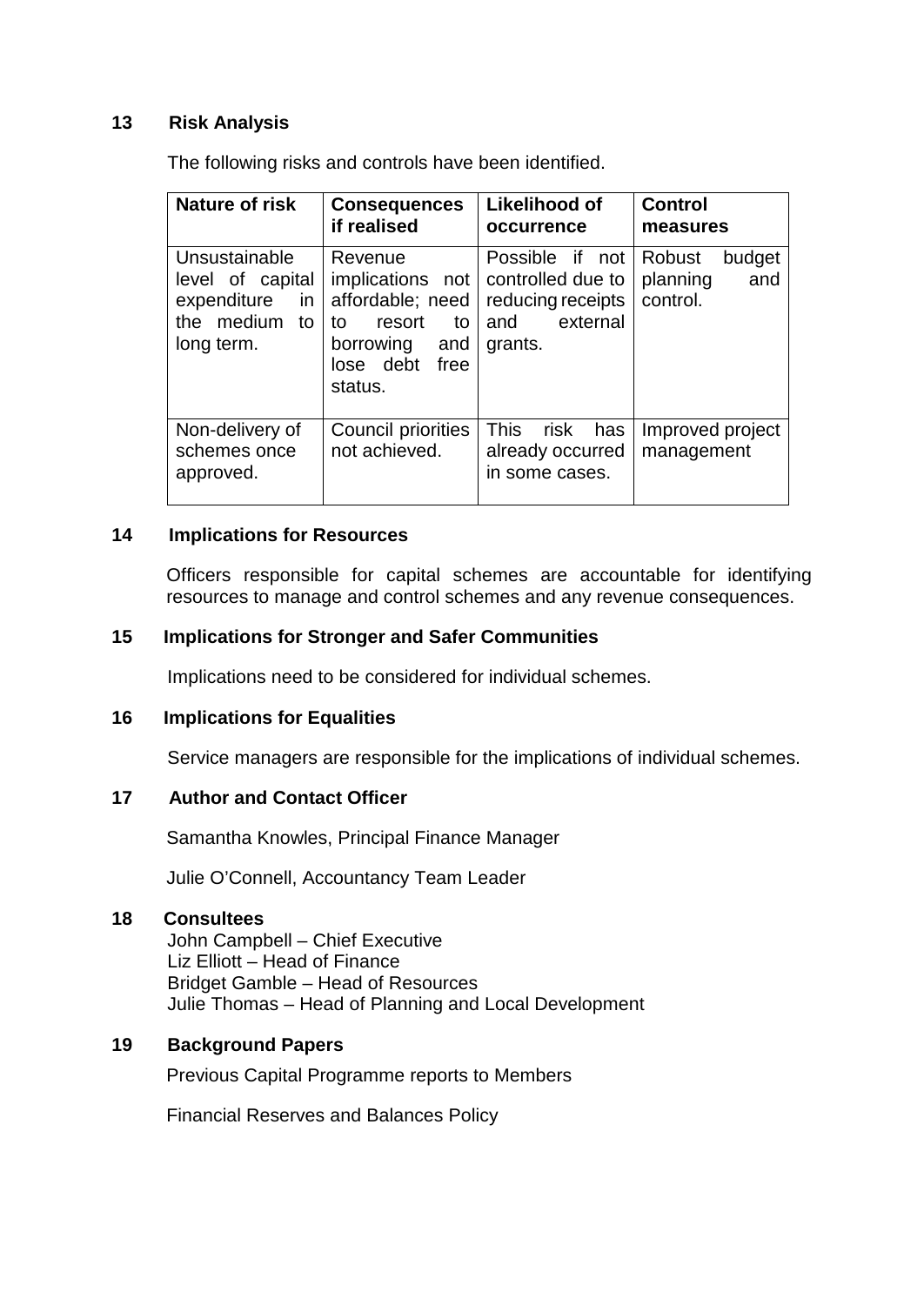| <b>Desired Outcomes</b> | <b>Themes</b> | <b>Title</b> | <b>Head of</b><br><b>Service</b> | -<br>-<br><b>.</b><br>ี ≃ื่ ∞ี<br>$\cdot$<br>≐<br>ັ<br>$\sim$<br>ن مد<br>ш | ∼<br>$\mathbf{e}$<br>◡<br>ပေဖ<br>_ | Cost<br>2017-18 | Cost<br>2018-19 | Cost<br>2019-20 |  |
|-------------------------|---------------|--------------|----------------------------------|----------------------------------------------------------------------------|------------------------------------|-----------------|-----------------|-----------------|--|
|                         |               |              |                                  | ت<br>$\overline{\mathbf{c}}$<br><u>ත </u>                                  | <b>Contract</b><br>┙<br>►          | <u>ත</u>        |                 |                 |  |

| Cost<br>2017-18 | Cost<br>2018-19 | Cost<br>2019-20 | Cost<br>2020-21 | Cost<br>2021-22 | <b>Total</b><br>Costs | <b>External</b><br>or S106 | <b>Total cost</b><br>to BCW |
|-----------------|-----------------|-----------------|-----------------|-----------------|-----------------------|----------------------------|-----------------------------|
| £               | £               | £               | £               | £               | £                     | £                          |                             |
|                 |                 |                 |                 |                 |                       |                            |                             |
| 1,127,033       |                 |                 |                 |                 | 1,127,033             |                            | 1,127,033                   |
|                 | 1,383,047       |                 |                 |                 | 1,383,047             |                            | 1,383,047                   |
|                 | 721,730         |                 |                 |                 | 721,730               |                            | 721,730                     |
|                 |                 | 472,716         |                 |                 | 472,716               |                            | 472,716                     |
| 280,000         |                 |                 |                 |                 | 280,000               |                            | 280,000                     |
|                 | 553,726         |                 |                 |                 | 553,726               |                            | 553,726                     |
|                 | 740,324         |                 |                 |                 | 740,324               |                            | 740,324                     |
|                 |                 | 787,636         |                 |                 | 787,636               |                            | 787,636                     |
|                 |                 | 356,000         |                 |                 | 356,000               |                            | 356,000                     |
| 141,000         |                 |                 |                 |                 | 141,000               |                            | 141,000                     |
| 72,500          |                 |                 |                 |                 | 72,500                |                            | 72,500                      |
|                 |                 |                 |                 |                 |                       |                            |                             |
| 1,620,533       | 3,398,827       | 1,616,352       |                 |                 | 6,635,712             |                            | 6,635,712                   |
|                 |                 |                 |                 |                 |                       |                            |                             |
| 20,000          |                 |                 |                 |                 | 20,000                | 10,000                     | 10,000                      |
| 20,000          |                 |                 |                 |                 | 20,000                | 10,000                     | 10,000                      |
| 40,000          |                 |                 |                 |                 | 40,000                | 20,000                     | 20,000                      |
| 25,000          |                 |                 |                 |                 | 25,000                | 12,500                     | 12,500                      |
| 18,597          |                 |                 |                 |                 | 18,597                | 9,298                      | 9,299                       |
|                 |                 |                 |                 |                 |                       |                            |                             |
| 123,597         |                 |                 | -               |                 | 123,597               | 61,798                     | 61,799                      |
|                 |                 |                 |                 |                 |                       |                            |                             |
| 1,744,130       | 3,398,827       | 1,616,352       |                 | ٠               | 6,759,309             | 61,798                     | 6,697,511                   |

|                   |                     | <b>Schedule 2</b>                                            |              |  |  |           |           |         |           |        |           |
|-------------------|---------------------|--------------------------------------------------------------|--------------|--|--|-----------|-----------|---------|-----------|--------|-----------|
|                   |                     | West St/Oxford Street                                        | Julie Thomas |  |  | 1.127.033 |           |         | 1,127,033 |        | 1,127,033 |
|                   |                     | Sheep Street/London Rd Improvements                          | Julie Thomas |  |  |           | 1,383,047 |         | 1,383,047 |        | 1,383,047 |
|                   |                     | Springhill Junction - Public Realm Improvements Julie Thomas |              |  |  |           | 721,730   |         | 721.730   |        | 721,730   |
|                   |                     | Midland Road/Victoria St Junction                            | Julie Thomas |  |  |           |           | 472,716 | 472.716   |        | 472,716   |
| To achieve policy |                     | Rock Street/Jacksons Lane/Short Lane                         | Julie Thomas |  |  | 280,000   |           |         | 280,000   |        | 280,000   |
| objectives        | <b>Public Realm</b> | Oxford Street/High Street Junction                           | Julie Thomas |  |  |           | 553,726   |         | 553.726   |        | 553,726   |
|                   |                     | <b>Buckwell Green</b>                                        | Julie Thomas |  |  |           | 740,324   |         | 740.324   |        | 740,324   |
|                   |                     | Alma Road - Park Road Junction                               | Julie Thomas |  |  |           |           | 787,636 | 787,636   |        | 787,636   |
|                   |                     | Salem Lane Public Realm Improvement                          | Julie Thomas |  |  |           |           | 356,000 | 356,000   |        | 356,000   |
|                   |                     | Broad Green War Memorial Area Improvements                   | Julie Thomas |  |  | 141.000   |           |         | 141,000   |        | 141,000   |
|                   |                     | Tithe Barn Public Realm (Outside Works)                      | Julie Thomas |  |  | 72,500    |           |         |           | 72,500 | 72,500    |

# **Schedule 2 Totals** 1,620,533 3,398,827 1,616,352

|            |                   |                                           |                                           |          |  |        | .<br>-------- | .      |        |        | $-1 - 1 - 1 = 1 - 1$ |
|------------|-------------------|-------------------------------------------|-------------------------------------------|----------|--|--------|---------------|--------|--------|--------|----------------------|
|            |                   |                                           | <b>Schedule 3</b>                         |          |  |        |               |        |        |        |                      |
|            |                   | Irchester Parish Village Hall car park    | External                                  |          |  | 20,000 |               | 20,000 | 10,000 | 10,000 |                      |
|            | To achieve policy | Community / S106                          | Grendon village - street lighting         | External |  |        | 20,000        |        | 20,000 | 10,000 | 10,000               |
|            |                   |                                           | <b>Irchester Recreation Toddler Area</b>  | External |  |        | 40,000        |        | 40.00C | 20,000 | 20,000               |
| objectives |                   | Grendon Parish - playing field renovation | External                                  |          |  | 25,000 |               | 25,000 | 12,500 | 12,500 |                      |
|            |                   |                                           | Great Doddington Parish - street lighting | External |  |        | 18,597        |        | 18,597 | 9,298  | 9,299                |

**Schedule 3 Totals** 123,597 - 123,598

**Total 1,744,130 3,398,827 1,616,352**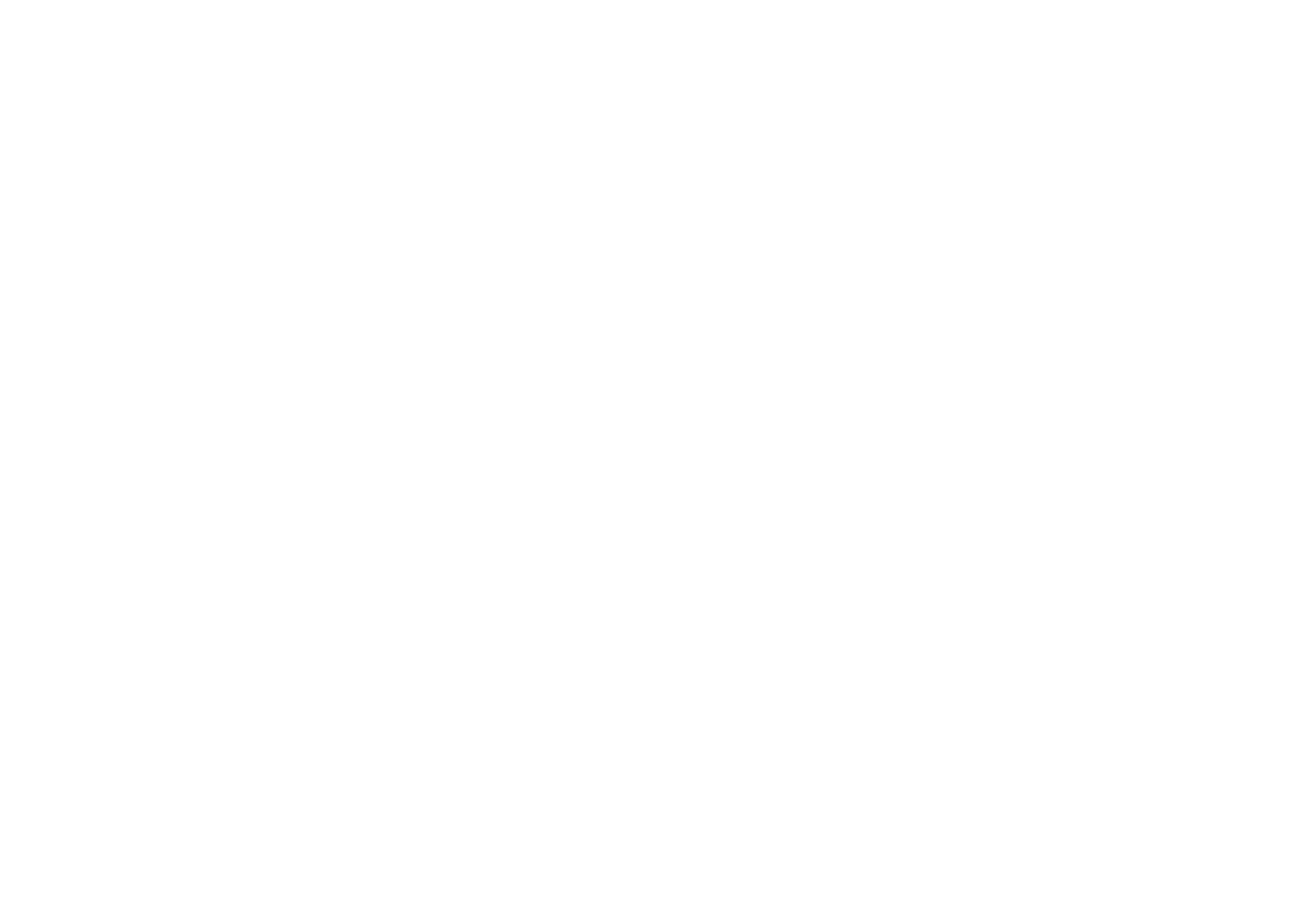|                         |               |              |                           | List of Capital Schemes 2017-18<br>- awaiting further information                          |                                                                                                       |                 |                 |                 |  |
|-------------------------|---------------|--------------|---------------------------|--------------------------------------------------------------------------------------------|-------------------------------------------------------------------------------------------------------|-----------------|-----------------|-----------------|--|
| <b>Desired Outcomes</b> | <b>Themes</b> | <b>Title</b> | Head of<br><b>Service</b> | $\overline{a}$<br>Extern<br>fundin<br>&S<br>Īā<br>∸<br>$\frac{1}{2}$<br>ō<br>-<br>$\alpha$ | פו<br><b>Contract</b><br>∍<br>-<br>ēr<br>$\sim$<br>ഇ<br>Rev<br>یر<br>ō<br>$\sim$<br>ိတ<br>U<br>$\cup$ | Cost<br>2016-17 | Cost<br>2017-18 | Cost<br>2018-19 |  |

| <b>Desired Outcomes</b>  | <b>Themes</b>            | <b>Title</b>                              | <b>Service</b>     |  | <b>OE IN AF</b> | <b>EU FOW</b> | Cost    | Cost    | Cost    | Cost    | Cost    | <b>Total</b> | <b>External Total cost</b> |
|--------------------------|--------------------------|-------------------------------------------|--------------------|--|-----------------|---------------|---------|---------|---------|---------|---------|--------------|----------------------------|
|                          |                          |                                           |                    |  |                 |               | 2016-17 | 2017-18 | 2018-19 | 2019-20 | 2020-21 | <b>Costs</b> | or S106 to BCW             |
|                          |                          |                                           |                    |  |                 |               |         |         |         |         |         |              |                            |
|                          |                          | <b>Awaiting further information</b>       |                    |  |                 |               |         |         |         |         |         |              |                            |
|                          |                          |                                           |                    |  |                 |               |         |         |         |         |         |              |                            |
| To generate further      | Wellbeing and grants     | <b>Disabled Facilities Grant</b>          | Julie Thomas       |  |                 | <b>TBC</b>    | 260,000 |         |         |         |         | 260,000      | 260,000                    |
| <b>revenue resources</b> | (to avoid revenue costs) |                                           |                    |  |                 |               |         |         |         |         |         |              |                            |
|                          | nvest to save            | Street lighting upgrades to LED EITHER/OR | Julie Thomas       |  |                 | <b>TBC</b>    | 46,000  |         |         |         |         | 46,000       | 46,000                     |
|                          |                          | Street lighting for adoption EITHER/OR    | Julie Thomas       |  |                 | <b>TBC</b>    | 1,000   | 149,000 |         |         |         | 150,000      | 150,000                    |
| To achieve policy        | CPO/                     | J127 Private Sector Housing Grant -       |                    |  |                 |               |         |         |         |         |         |              |                            |
| objectives               | Property regeneration    | I homelessness initiative                 | <b>Liz Elliott</b> |  |                 | <b>TBC</b>    | 60,000  | 60,000  | 60,000  | 60,000  |         | 240,000      | 240,000                    |
|                          | Community / S106         |                                           |                    |  |                 |               |         |         |         |         |         |              |                            |
|                          | Public Realm             | <b>Town Centre Lighting</b>               | Julie Thomas       |  |                 | <b>TBC</b>    | 41,000  |         |         |         |         | 41,000       | 41,000                     |
|                          |                          |                                           |                    |  |                 |               |         |         |         |         |         |              |                            |
|                          |                          |                                           |                    |  |                 |               |         |         |         |         |         |              |                            |
|                          |                          |                                           |                    |  |                 | Total         | 408,000 | 209,000 | 60,000  | 60,000  |         | 737,000      | 737,000                    |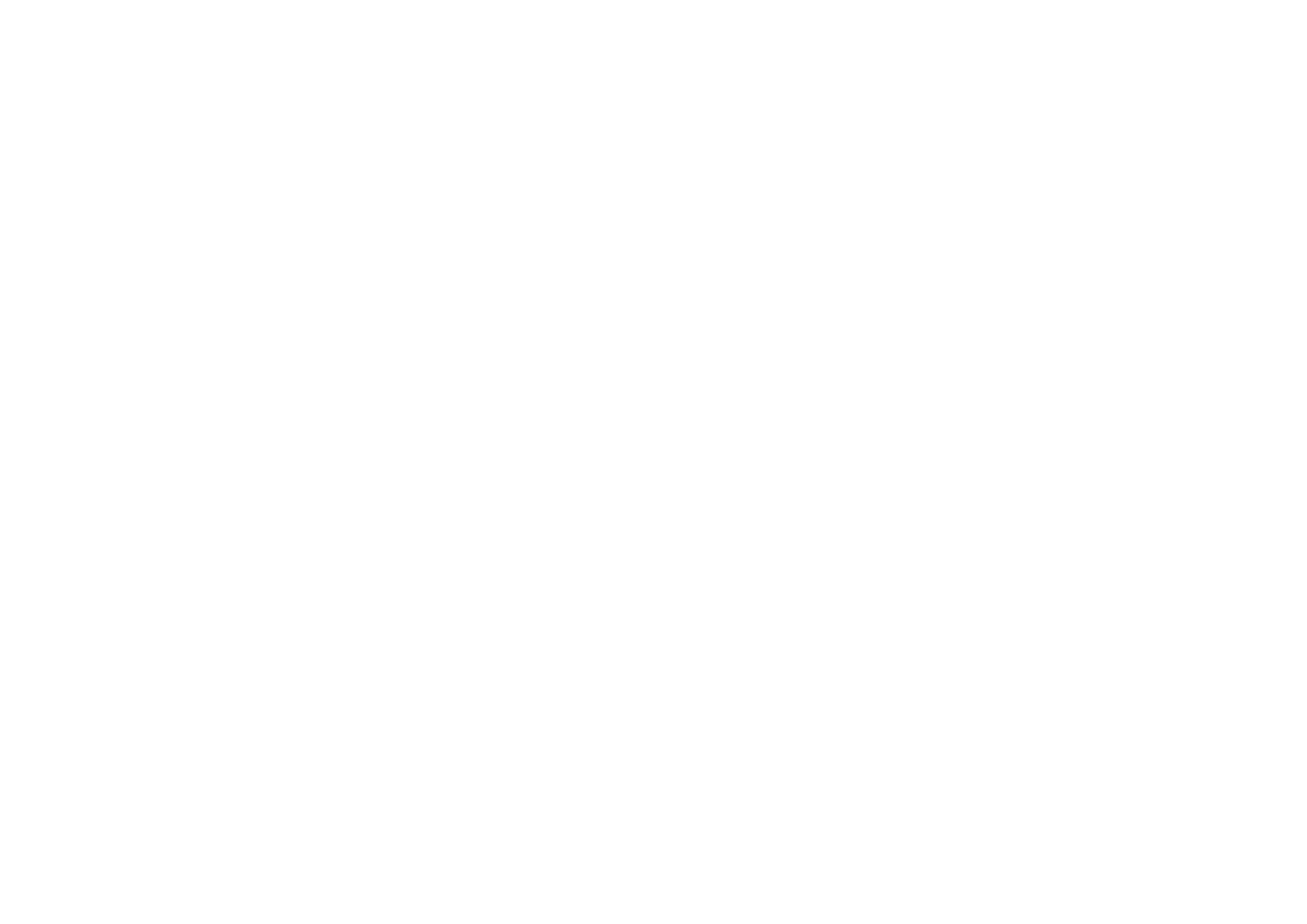There are a number of key capital projects that are in the development stage and are not ready for a full submission to committee for approval. These are mainly related to the council's property assets and feasibility studies are being undertaken on a number of them currently. The aim is to review all the property assets and their current use and to see where financial revenue benefits may be achieved by the investment of capital funds.

# **1. Croyland Hall and Abbey development.**

The Croyland Hall and Abbey site has already been approved by members for redevelopment into residential lettings. Planning permission has been granted and now a fully costed estimate is being undertaken. The costs of development are key to the viability of the investment. Once a full cost is known a check on viability will be undertaken and project funding requested for approval.

# **2. The Tithe Barn**

The Tithe Barn is currently only half used, mainly as a community meeting place and hall. There is also a section to the side of the main hall that is currently not used and stands empty. A high level feasibility study into the potential uses of this asset has been undertaken, which shows that one use could be a customer hub for the council. Further plans and development of this, and other potential uses, are being investigated. No cost information has been produced at present, but this will be part of the on going investigations into its use.

# **3. Swanspool House, Annex and Pavilion**

The current offices at Swanspool House and Annex do not provide the most efficient office space for the council. Work is on going to ascertain the actual costs of running the buildings but given the current repair estimates, as part of the planned preventative maintenance programme, and the energy efficiency of the buildings, investment in them would potentially produce revenue savings for the council. Current investigations into the use of the site, including the Pavilion in Swanspool Gardens, are being undertaken.

The options for the site include the potential relocation of the council chamber to the pavilion and the removal of the extension to Swanspool house, with a new set of offices that could generate revenue rental income as well as house some of our partner organisations. The feasibility of the potential accommodation refurbishment is still in the initial stages and once options are available members will be asked for their input into any potential redevelopment of the office accommodation.